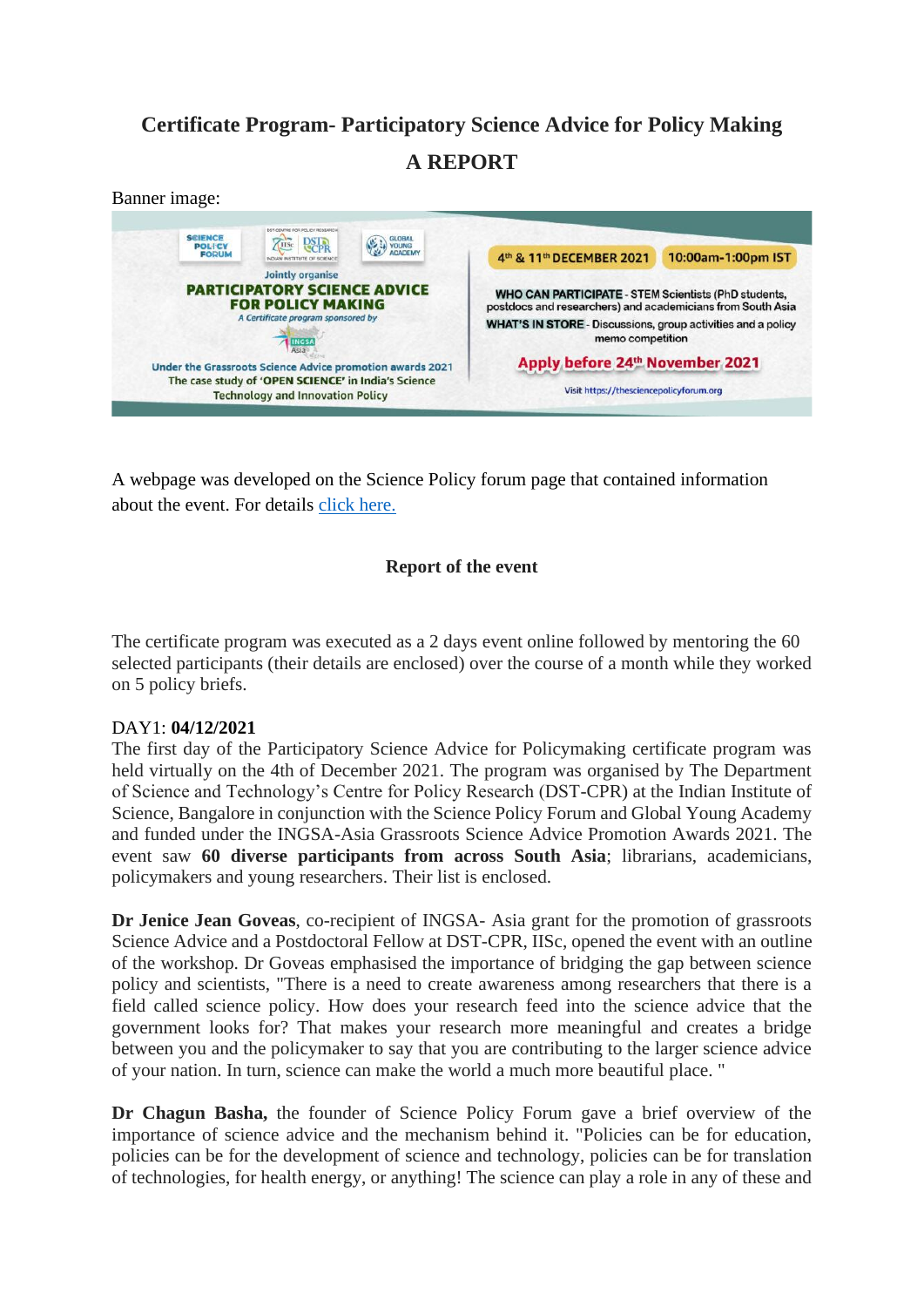it would take months to discuss the role of science in the policy process!" As the founder of the Science Policy Forum, Dr Chagun is a practitioner of science advice, and his inputs on the practical process behind it were essential to the participants' understanding.

**Dr Moumita Koley,** co-recipient of INGSA- Asia grant for the promotion of grassroots Science Advice and a Postdoctoral Fellow at DST-CPR, IISc, introduced the participants to the tools of science advocacy. The participants had been sent a handbook on Open Science written by Dr Jenice and Dr Moumita before the workshop had begun. During Dr Moumita's presentation, the participants were encouraged to go through the handbook as she took the time to define the various terms that the workshop's open conversations were about.

After a group photo, the open conversations section of the workshop began. This part of the event encompassed presentations from five experts who each spoke about a different opportunity and challenge in the practice of Open Access from a South Asian perspective.

**Dr Arul George Scaria** was the first to present. As the co-director of the Centre for Innovation, Intellectual Property and Competition at the National Law University, Delhi, and a researcher in the fields of open science, open innovation, and regulation of digital markets in the context of big data, AI, and IoT, Dr Scaria is an expert in the topic 'Open Access to Scholarly Knowledge'. Dr Scaria explained the mechanism of the copyright system and how Open Access attempts to balance it by various funding requirements and/or processing charges. Dr Scaria's presentation looked into the challenges faced by Open Access and why its implementation is not a simple process, "When we explored why researchers are not sharing their article through open access modes, the most frequently cited reason was Article Processing Charges."

**Dr Anders Karlsson** is Elsevier's Japan chapter Chair of the International Association of Scientific, Technical and Medical Publishers (STM) and a member of the INGSA Asia Steering Committee. Dr Karlsson's presentation was about the importance of Open Research Data, "One of the keywords of research data management is FAIR; Findable, Accessible, Interoperable and Reusable; this is the open data policy for public-funded research." By taking the example of the COVID pandemic and research papers published during the time of global health crises, Dr Karlsson explained why the research is made freely available to the WHO etc before publishing. Open Research Data is important because it leads to Open science, which describes a way of working which makes research more inclusive, more collaborative and more transparent. Dr Karlsson made sure to explain the role of scientific journals in the ongoing Open science movement too, "Data alone doesn't imply knowledge. I do believe that digital journals in whatever form will also play a role in data-driven science and sharing."

The importance of sharing of research infrastructure was presented by **Dr S. A. Shivashankar**, a faculty member at CeNSE, IISc and the author of numerous research papers and several patents. Dr Shivashankar used examples of infrastructure across India to make his point: "There are very large facilities that are made available to the public. But what about lesser facilities more commonly needed by graduate students all over the country? Research sharing infrastructure enables this." Dr Shivashankar explained that web-based facilities are bridging the gap between scientists across India and large infrastructure. With the practical approach that more use of research infrastructure increases its value, "Sharing is a force-multiplier," Dr Shivashankar calls for collaborations.

Speaking about Open Science requires addressing the impact of Science Communication, about which **Dr Karishma Kaushik**, a faculty member at Savitribai Phule Pune University and the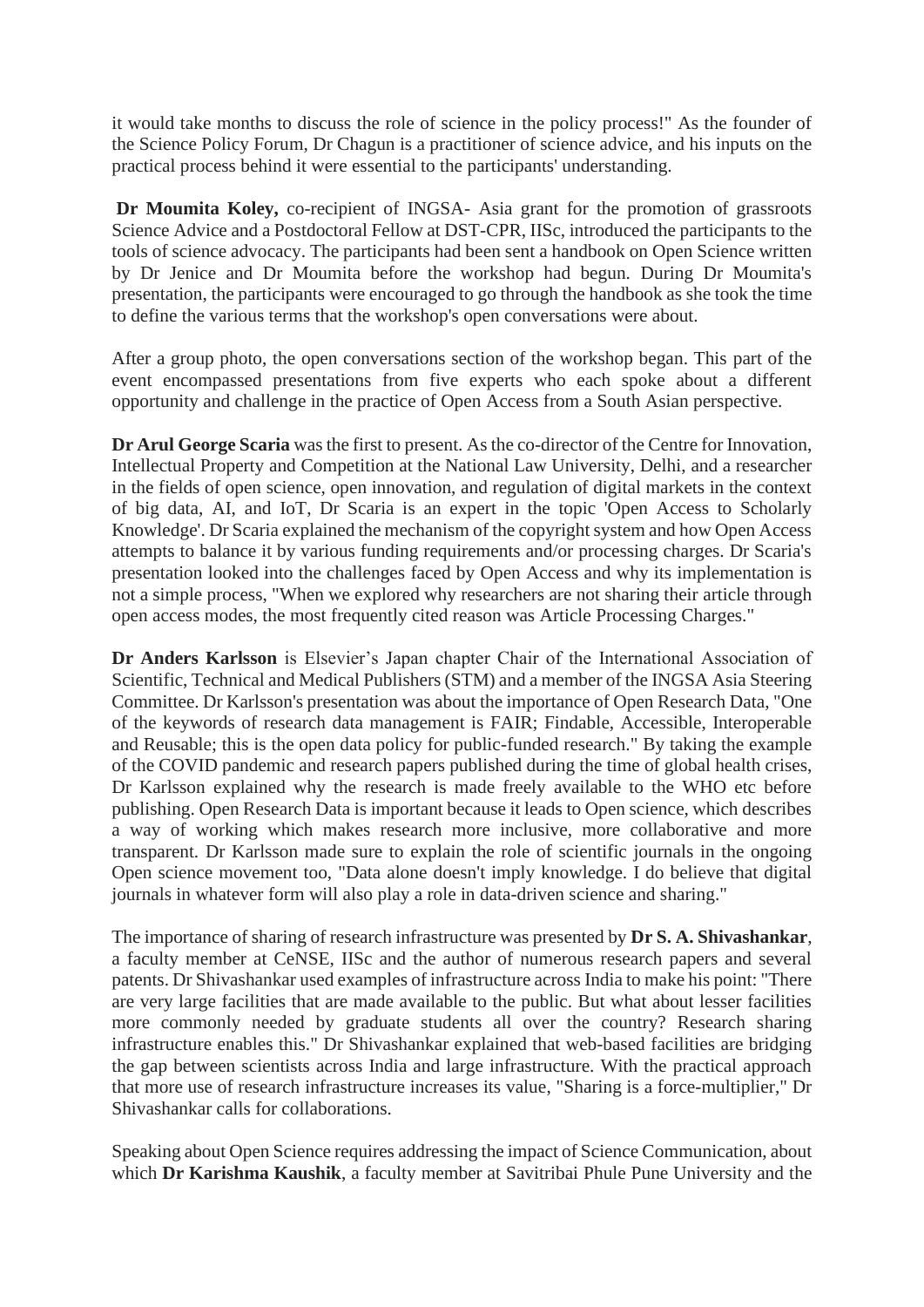co-founder of Talk To A Scientist, a weekly webinar-based interactive science outreach platform for children in India, gave a hard-hitting talk. Speaking from experience, Dr Kaushik called for scientists to leave their ivory towers and partake in science communication to ensure that their research has an impact. "I noticed this stereotype with scientists who have websites, write blogs, run outreach programs as being "lesser serious scientists". Science communication is critical to bringing scientists out of the ivory tower."

With the aim of covering all forms of Open Science, **Dr Shannon Olsson**, an NCBS faculty who is the Global Director of the Echo network, a social innovation partnership focussed on increasing scientific awareness, engagement, and insight regarding India's human and environmental ecosystems, was invited to give a presentation on Citizen Science. Rather than look at how citizen science increases public engagement, Dr Olsson focussed on how science benefits from public opinion, "Citizen science and public engagement has less to do with how we (researchers) can help society and more with how society can help us."

The workshop was concluded with a questions  $\&$  answers round during which participants enthusiastically posed their doubts to the five panellists.

#### **DAY 2: 11/12/2021**

Day 2 of the Participatory Science Advice for Policymaking certificate program was held virtually on the 11th of December, 2021. While Day 1's talks exploredthe five pillers of Open Science, Day 2 was about practising them by putting the knowledge into action.

The event was started with a recorded message from **Prof. Dr Abhi Veerakumarasivam**, Dean - School of Medical and Life Sciences at Sunway University, Malaysia and the Chair of INGSA-Asia Steering Committee. His talk looked at the role of evidence in science advice from a practitioner's perspective. This led straight into **Dr Jenice Goveas'** presentation, which was an introduction to tools of science advocacy. Participants were encouraged to ask questions about the process behind writing a policy brief and what their briefs should contain. This was in preparation for the main part of this day's program i.e. the breakout room sessions.

At the end of Day 1, the participants were divided into five groups: Sharing of Research Infrastructure, Open Access to Scholarly Knowledge, Open Research Data, Citizen Science & Public Engagement in Science and Science Communication. Each participant submitted a 300 word policy brief based on their group allotment and the briefs were sent to the moderators of the breakout sessions.

#### They were:

**Ms Remya Haridasan**, Scientist 'D', Office of the Principal Scientific Adviser to the Govt. of India, for **Open Access to scholarly knowledge**

**Dr Moumita Koley**, co-recipient of INGSA- Asia grant for the promotion of grassroots Science Advice and a Postdoctoral Fellow at DST-CPR, IISc **& Dr Anders Karlsson,** Elsevier's Japan chapter Chair of the International Association of Scientific, Technical and Medical Publishers (STM) and a member of the INGSA Asia Steering Committee for **Open research data**

**Dr Rabindra Panigrahy**, Scientist 'D', Department of Science and Technology, Govt. of India, for **Sharing of research infrastructure**

**Dr Priya Singh**, an independent Wildlife researcher in north-east India, lead member of the Wild Canids-India Project, for **Citizen Science and Public Engagement in Science**

**Dr Mohit Kumar Jolly**, Assistant Professor, Centre for BioSystems Science and Engineering (BSSE), IISc, for **Science Communication.**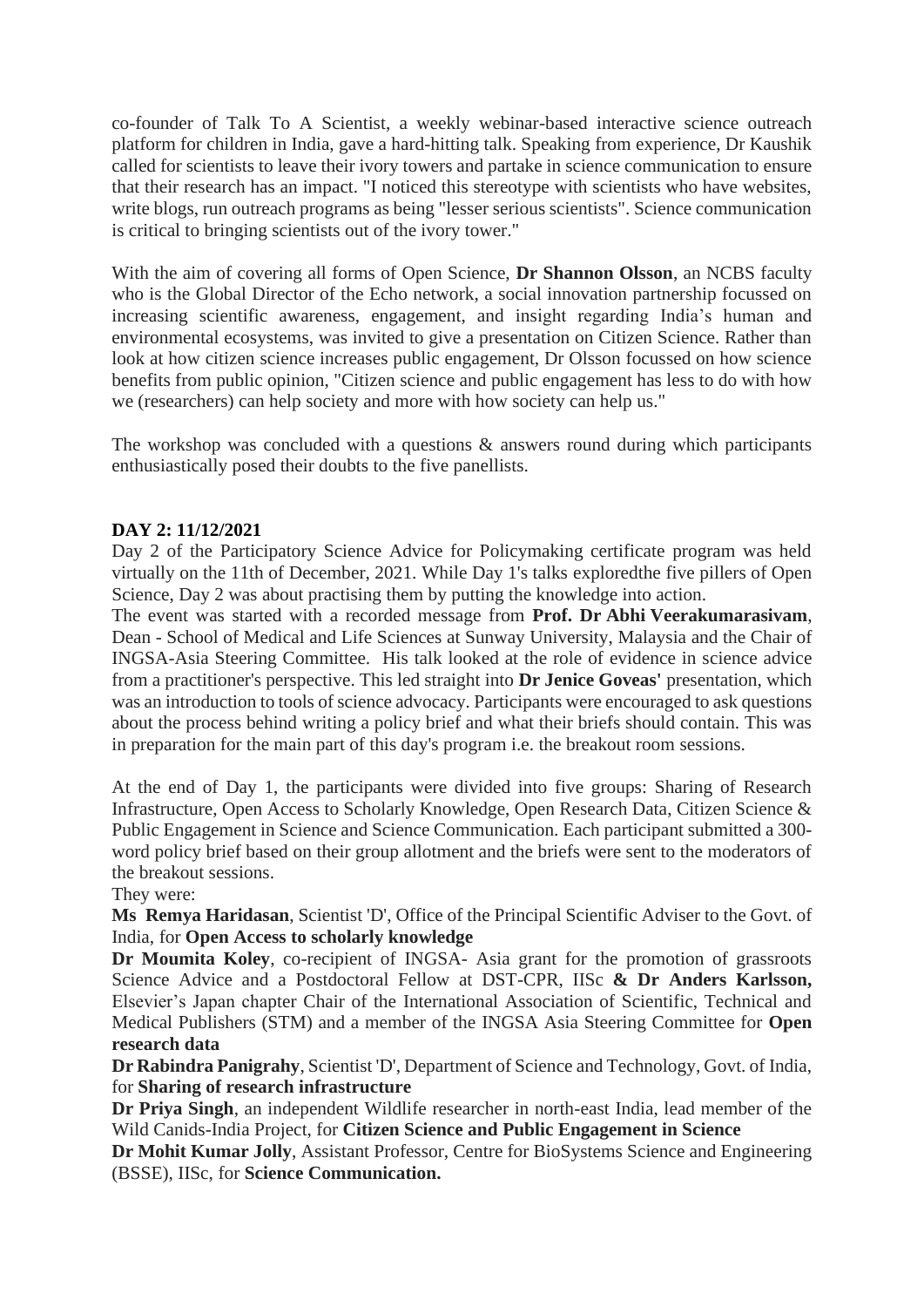After Dr Goveas' presentation and the question and answers round, the participants were allocated into their breakout rooms with their moderators. They were given an hour and a half to discuss the briefs they had sent in, as well as plan the policy brief topic for the final submission; 2500 words on 'Current Challenges, opportunities and the way forward for South Asia' relevant to their group. The participants had a lot to gain as the moderators chosen were experts in their relative fields. During the following weeks, the participants continued to be mentored by their moderator through email and group calls for an entire month after the event.

The breakout rooms ended after an hour and a half of discussion and all participants reassembles in the main conference call. Each moderator gave a summary of the breakout discussion as well as an overview of the policy brief that would be submitted for publishing. Moderators exchanged ideas after each summary and participants added their learnings in the call's chatbox.

The event closed with a **Valedictorian Address from Chief Guest Dr Shresta Babu, the Vice-Chancellor and an Academician of Nepal Academy of Science and Technology (NAST)**. Dr Babu spoke about why and how scientists of South Asia need to participate in the science advice mechanism and motivated the participants to take a keen interest in their final policy brief submission.



Photos from the workshop: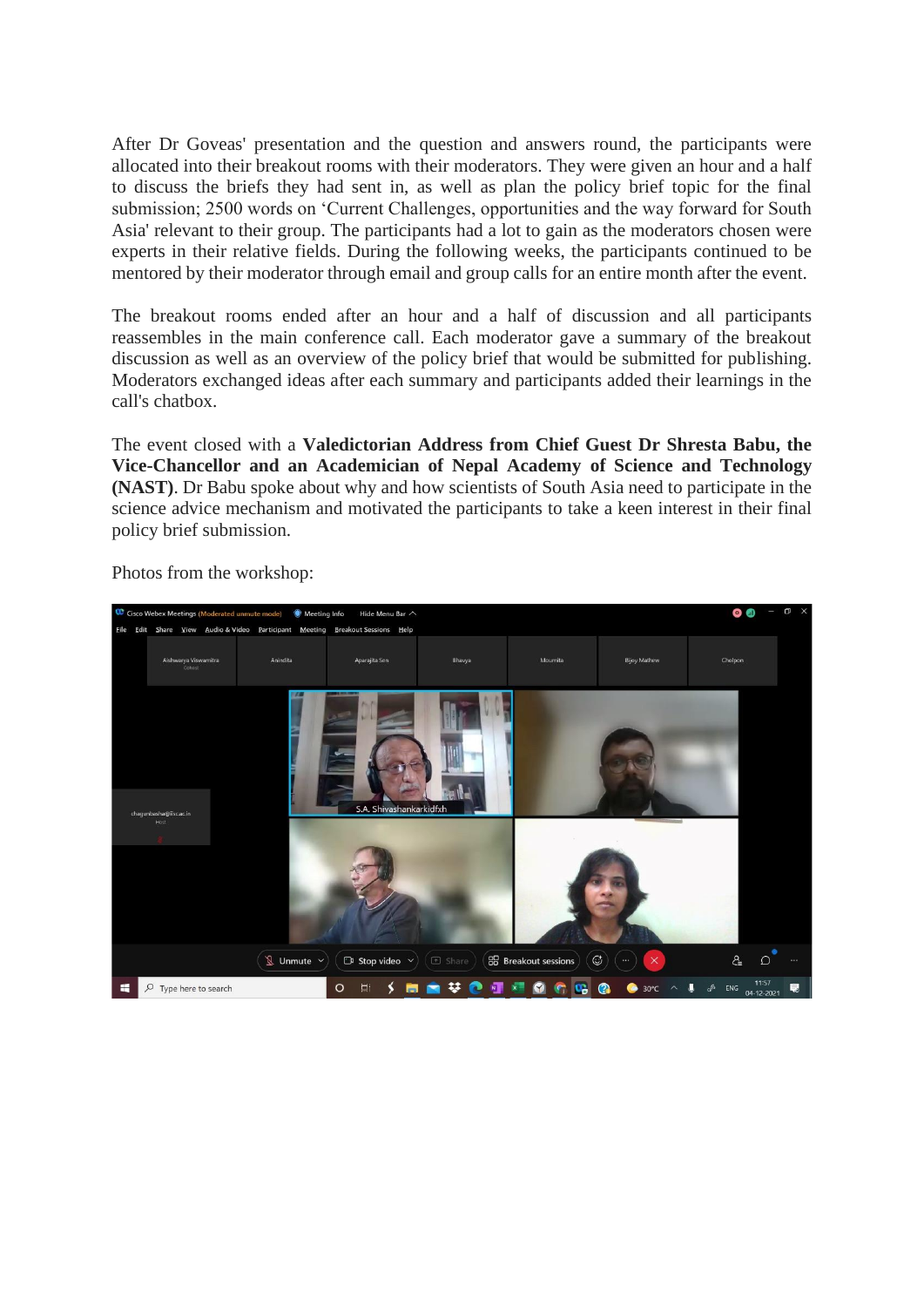

Panel Discussion on Day 1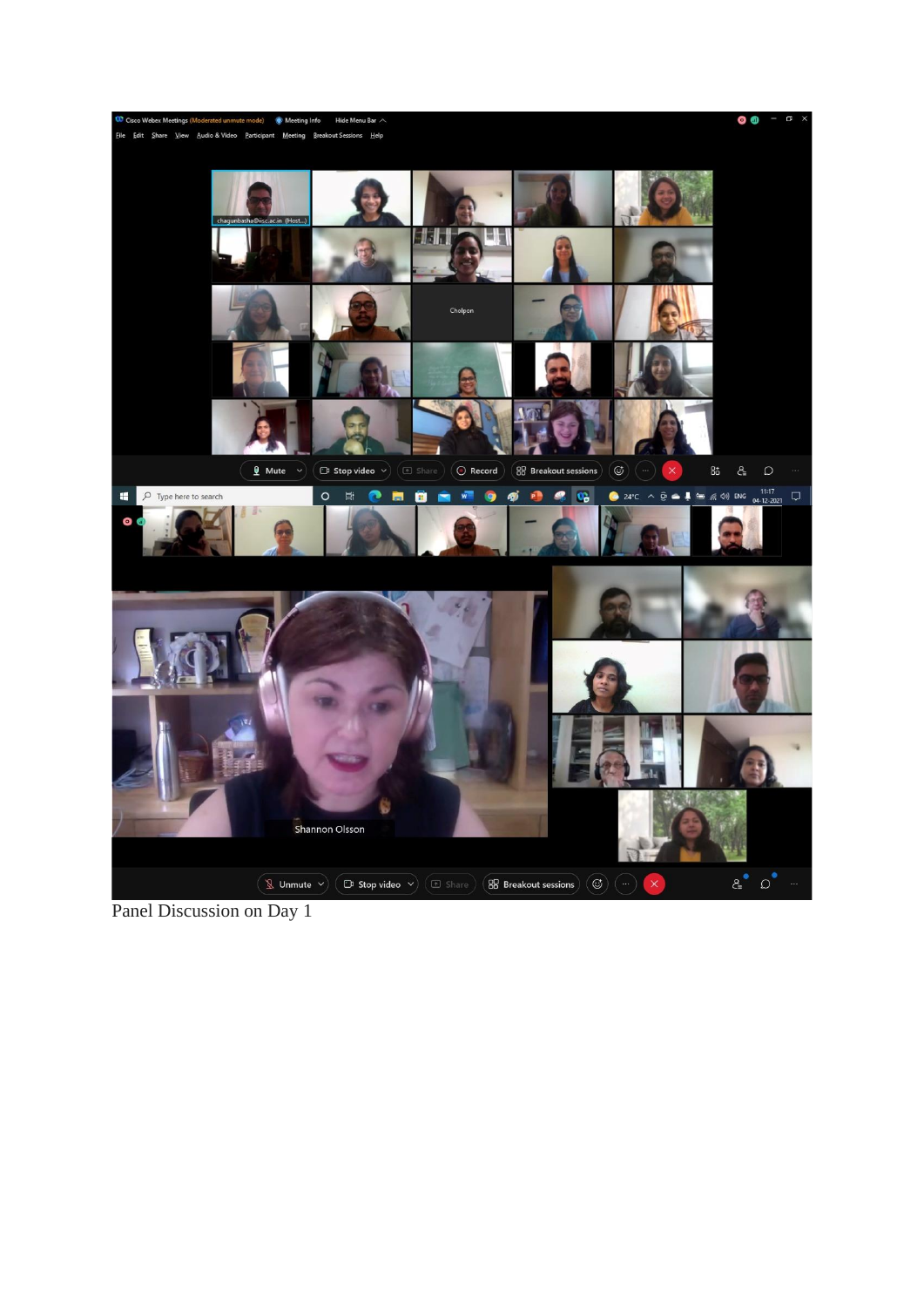

Valedictory Addresss by Dr Shresta Babu, Vice-Chancellor, Nepal Academy of Science and Technology (NAST).

## **Progress After the Event:**

Participants who successfully completed the course received a certificate as below:



The 5 policy briefs prepared by the participants are under communication to be published in the CSIR- [NISCAIR](http://www.niscair.res.in/periodicals/researchjournals) publications. Once published they will be sent to the national Academies of all 8 SAARC countries.